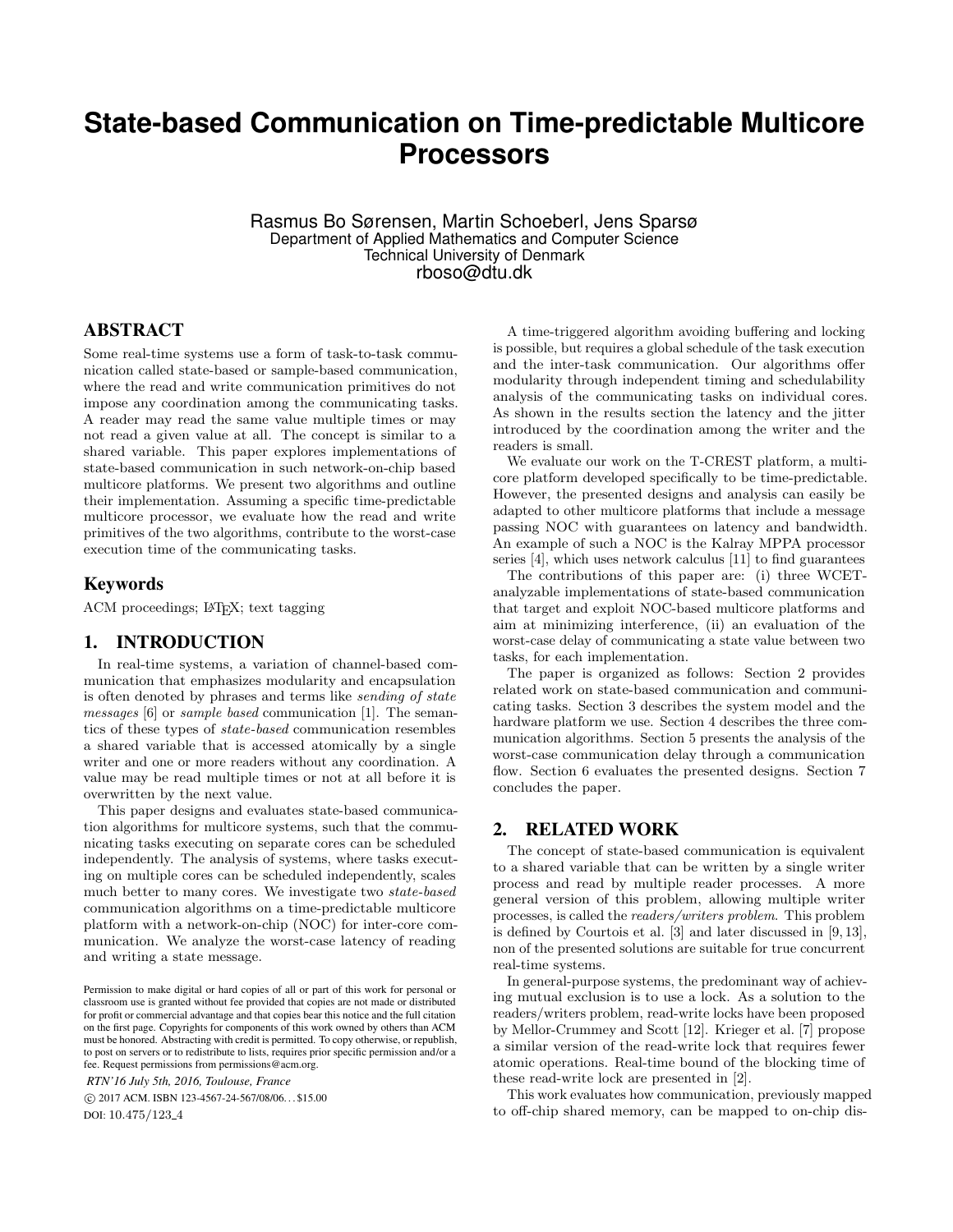tributed memory communicating through a NOC. The evaluation is made with respect to hard real-time systems.

# 3. SYSTEM MODEL

This section describes the semantics of state-based communication, the application model, and the platform model and evaluation platform that we assume in our analysis of the problem and in the analysis of our proposed solutions.

### 3.1 State-based Communication

The concept of state-based communication is vaguely defined in the literature. The fundamental mechanism involves a writer and (possibly) multiple readers that operate without any coordination. The following sources from the real-time domain address the semantics of state-based communication.

The "The standard for space and time partitioned safetycritical avionic real-time operating systems" (ARINC 653) [1] describes two concepts for inter-partition communication; queuing ports and sampling ports. Queuing ports are similar to asynchronous message passing, and sampling ports are what we are concerned with in this paper.

In [6, sect.4.3.4] Kopetz discusses time-triggered messages – the alternative to event-based messages – and he writes: "The semantics of state messages is similar to the semantics of a program variable that can be read many times without consuming it. Since there are no queues involved in state message transmissions, queue overflow is no issue. [. . .] State messages support the principle of independence [. . .] since sender and receiver can operate at different (independent) rates and there is no means for a receiver to influence the sender."

In this paper we use the following semantics of state-based communication: State-based communication involves a single writer and one or more readers. Writing and reading of the state must be performed atomically. A read should always return the newest (completely) written state value, and at the global level, multiple concurrent readers should observe the same version of a state value at any given point in time. We refer to this as temporal consistency between readers. The writer and the readers will use an application programming interface and, in a real-time context, it is a requirement that the read and write primitives always complete execution in a bounded time; even when reading from an initially empty buffer.

### 3.2 Platform Model and Evaluation Platform

This paper considers a time-predictable multicore platform, where it is possible to derive tight WCET bounds for all hardware components. Fig. 1 shows a hardware platform where all processing cores are connected to a globally shared off-chip memory, and a network-on-chip that supports push communication between cores. Furthermore, we consider that each processing core has a local scratchpad memory (SPM), and that the network-on-chip can transfer data between the SPMs of the processing cores. The open-source multiprocessor T-CREST [15], which we use for evaluation, is such a platform.

To generalize our work and to avoid benchmarking features specific to the evaluation platform, we implement synchronization in software where needed. Implementing the communication primitives on a platform with hardware support for synchronization will allow optimization of the synchronization.



Figure 1: Block diagram of the assumed multicore processor. A processing core (Core), a scratch pad memory (SPM), and a network interface (NI) make up a tile connected via a network-on-chip (NOC). Each tile is also connected to the off-chip memory through a time-predictable memory arbiter.

# 3.3 Application Model

Our system contains a set  $\mathcal{T} = {\tau_1, \tau_2, ..., \tau_n}$  of *n* periodic tasks that communicate via a set  $\mathcal{F} = \{f_1, f_2, ..., f_l\}$  of l state based communication flows.

Each communication flow  $f_i \in \mathcal{F}$  is characterized by a tuple  $(w_j, \mathcal{R}_j, m_j)$ , where  $w_j$  is the task that writes to  $f_j$ ,  $\mathcal{R}_j$  is the set of tasks that read from  $f_j$ , and  $m_j$  is the size of a state message. It holds that  $w_j \in \mathcal{T}, \mathcal{R}_j \subset \mathcal{T}$ , and  $w_j \notin \mathcal{R}_j$ .

Each task  $\tau_i \in \mathcal{T}$  is characterized by a tuple  $(T_i, C_i, p_i)$ , where  $T_i$  is the period of the task,  $C_i$  is the WCET of the task, and  $p_i$  is the statically assigned processor core on which the task is executed on using partitioned scheduling. Each release of a task  $\tau_i$  is called a job and may experience some release jitter  $J_i$ , introduced by the scheduling.

We consider multiple task running on each core, but only communicating tasks that execute on separate cores. Communicating tasks that execute on the same core can easily be added to any of the solutions we propose, because all our solutions work for true concurrent systems.

We assume that the reads and writes of communication flows, within a task  $\tau_i$ , are executed unconditionally, such that the reads and writes are executed in the same sequence for every job. Therefore, each job is split into a sequence of phases. These phases can have one of three types: a reading phase, a writing phase or a computation phase. Thus, the total WCET  $C_i$  of a job can be decomposed into a sequence of phases, where each element of the sequence is the WCET of that execution phase.

We also assume that tasks holding a lock are not preempted by other tasks. This assumption reduces the inter-core interference when locks are used, and this simplifies the WCET analysis.

# 4. COMMUNICATION ALGORITHMS

This section describes common considerations of the two algorithms, followed by a description of each algorithm. The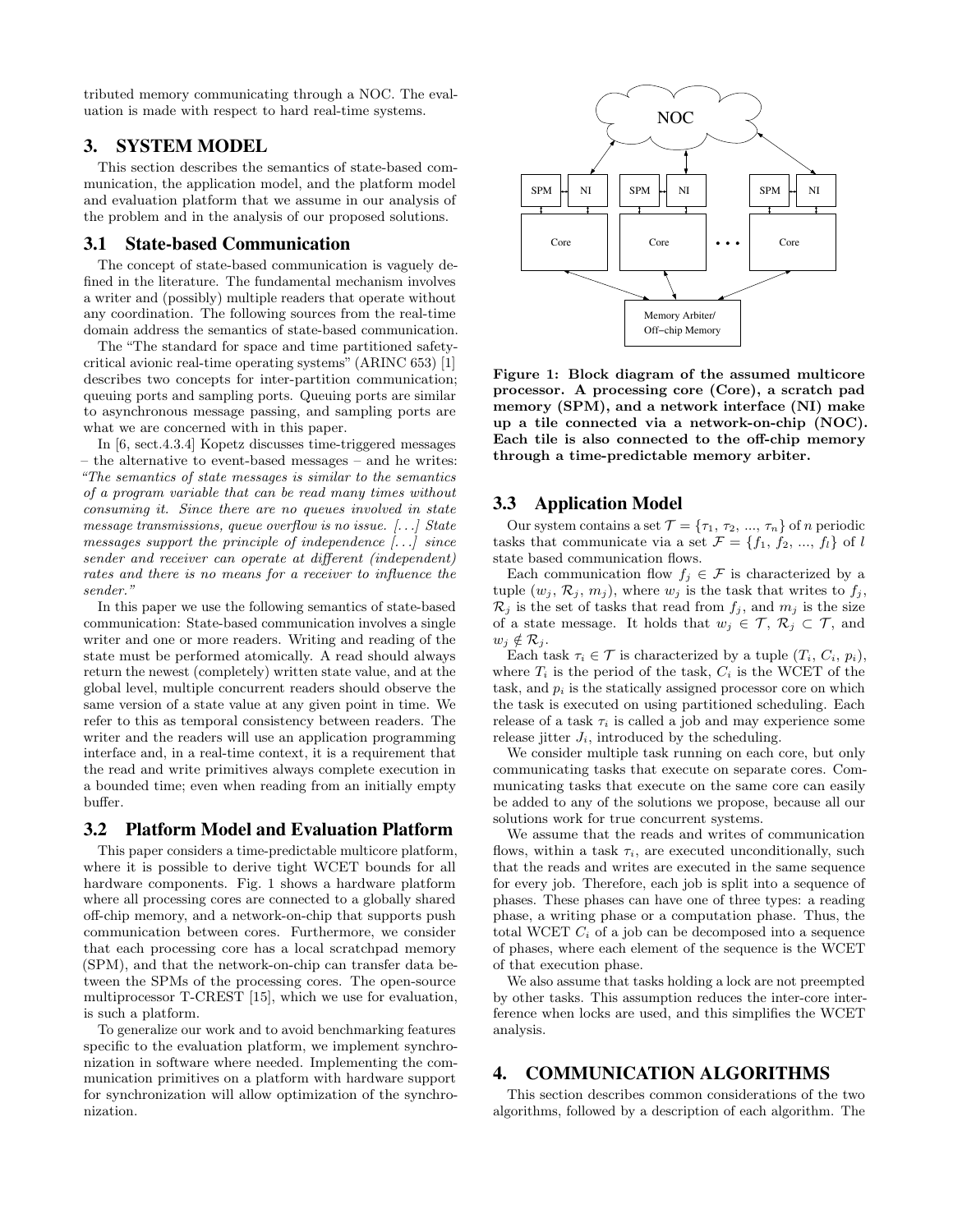two algorithms can be implemented in off-chip shared memory or in on-chip distributed memory. We discuss the implications of the two implementations in the subsections of each algorithm.

### 4.1 Common Considerations

To ensure atomicity of the state-based communication, it is necessary that reads and writes are performed mutually exclusively, while concurrent reads are allowed. To guarantee mutual exclusion between the writer and the readers, the first two algorithms use a lock and the third algorithm uses a queue.

For the two algorithms that use a lock, the length of the critical section has a great impact on the synchronization delay experienced by each task. In this case, a lock needs to preserve the temporal ordering of the lock requests to ensure a solution to the readers/writers problem that is starvation free.

The temporal consistency property is fully satisfied for the two algorithms using a lock, because the lock enforces the strict ordering of accesses. Thus, all reads executed after a write will read the new value. We discuss the temporal consistency property of the algorithm that uses a queue in Subsection 4.3.

## 4.2 Algorithm 1: Single Shared Buffer and a Lock

A common practice of implementing state-based communication uses a single buffer. The shared buffer can be implemented in both the off-chip shared memory or in the on-chip distributed SPMs. In the off-chip shared memory, we allocate a buffer and protect it by a lock. In the on-chip processor-local SPMs, we implement the shared buffer by allocating it in the processor-local SPM of the reader. The read and write operations behave the same in both implementations. The write operation acquires the lock and transfers the new state value to the allocated buffer and then it releases the lock. The read operation acquires the lock and reads the newest state value from the allocated buffer, before it releases the lock.

This is probably the simplest implementation. However, we expect that the implementations have a long critical section because of the data copying in the critical section.

### 4.3 Algorithm 2: Message Passing Queue

A message passing queue can be used as a solution to the readers/writers problem, if we can find the upper bound on the number of elements in the queue that are needed to avoid overflow. With a queue, the writer writes to the next free buffer and the reader can read the newest value by dequeuing all available elements, only keeping the most recent one.

To find the upper bound on the number of elements that are needed to avoid overflow, we need to know the maximum write rate and the minimum read rate.

For periodic tasks, the rate is the number of writes or reads of the state value during the task period. Sporadic tasks are typically tasks triggered by external events. Therefore, sporadic tasks might produce new state values, but they are not typical state consumers. The production rate of a sporadic task is the number of produced state values over the minimum inter-arrival time. The number of elements needed in the queue is the ratio of the production rate over the consumption rate plus one extra buffer to account for

phase alignment.

A drawback of the message passing queue is that the memory footprint increases with the period ratio of the writer and reader. When the reader has a shorter period than the writer, we only need two buffers at the reader side. Otherwise, more buffers are needed at the reader side. For large message sizes and a slow reader, this buffering scheme might not be practical.

In the shared-memory case, we use non-blocking single reader/single writer queues [10]. One queue to send a copy of the state and a return queue to return free buffers from the reader to the write for reuse. In the distributed memory case, we use the non-blocking single-reader/ single-writer queues [16]. The queue supports acknowledgments for reuse of buffers.

# 5. WORST-CASE COMMUNICATION DE-LAY

To ensure that communicating tasks executing on separate cores can be scheduled independently, we define the worst-case delay  $D_j$  of state-based communication flow  $f_j$ as the maximum separation time between the start of the write primitive and the end of the first instance of the read primitive that reads the new value. This definition makes the worst-case communication delay (WCCD) independent of the actual implementation.

The worst-case alignment of the reader and writer tasks happen when the reader causes the maximum interference on the writer, which postpones the read of the new value to the next job of the reader task. An intuition on why this is the WCCD: If we shift the reader forward in time, the reader will be blocked by the write primitive and the reader will read the new value before it finishes. If we shift the reader backwards in time, the reader will block the writer for a shorter amount of time and the reader will read the new value sooner.

We present the WCCD formulas for the presented designs in the following two subsections. If the WCCD does not depend on the period of the writer, the writing task may be sporadic with a known minimum inter-arrival time.

### 5.1 Algorithm 1: Shared Buffers and a Lock

For the two presented designs that use a lock to protect one or multiple shared buffers, we model the read and the write primitives, communicating through flow  $f_j$ , as five variables: (1)  $B_S^j$  is the WCET of the preamble before the critical section, (2)  $I_S^j$  is the worst-case synchronization interference, (3)  $CS_S^j$  is the WCET of the critical section, (4)  $A_S^j$  is the WCET of the postamble after the critical section, and (5)  $m_j$ is the message size of the state-based value. The subscript  $S$ of the variables denotes the index R of the reader task  $\tau_R$ or the index W of the writer task  $\tau_W$ . The superscript j of the variables denotes the flow index. The read and write primitives inherit their period  $T_i$  from the calling task. We add the release jitter of the read and write primitives to  $J_i$ of  $\tau_i$  to shorten the expressions.

These variables decide which of the two scenarios in Fig. 2 occur. We find the WCCD in the two scenarios by adding the variables on the path from start to end. The path in scenario one is  $(B_W^j, -\tilde{B_R^j}, T_R, J_R, B_R^j, C S_R^j, A_R^j)$ . Observe that if  $B_R^j$  of the first reader job is decreased, the WCCD is increased, because it moves the starting time of period and the second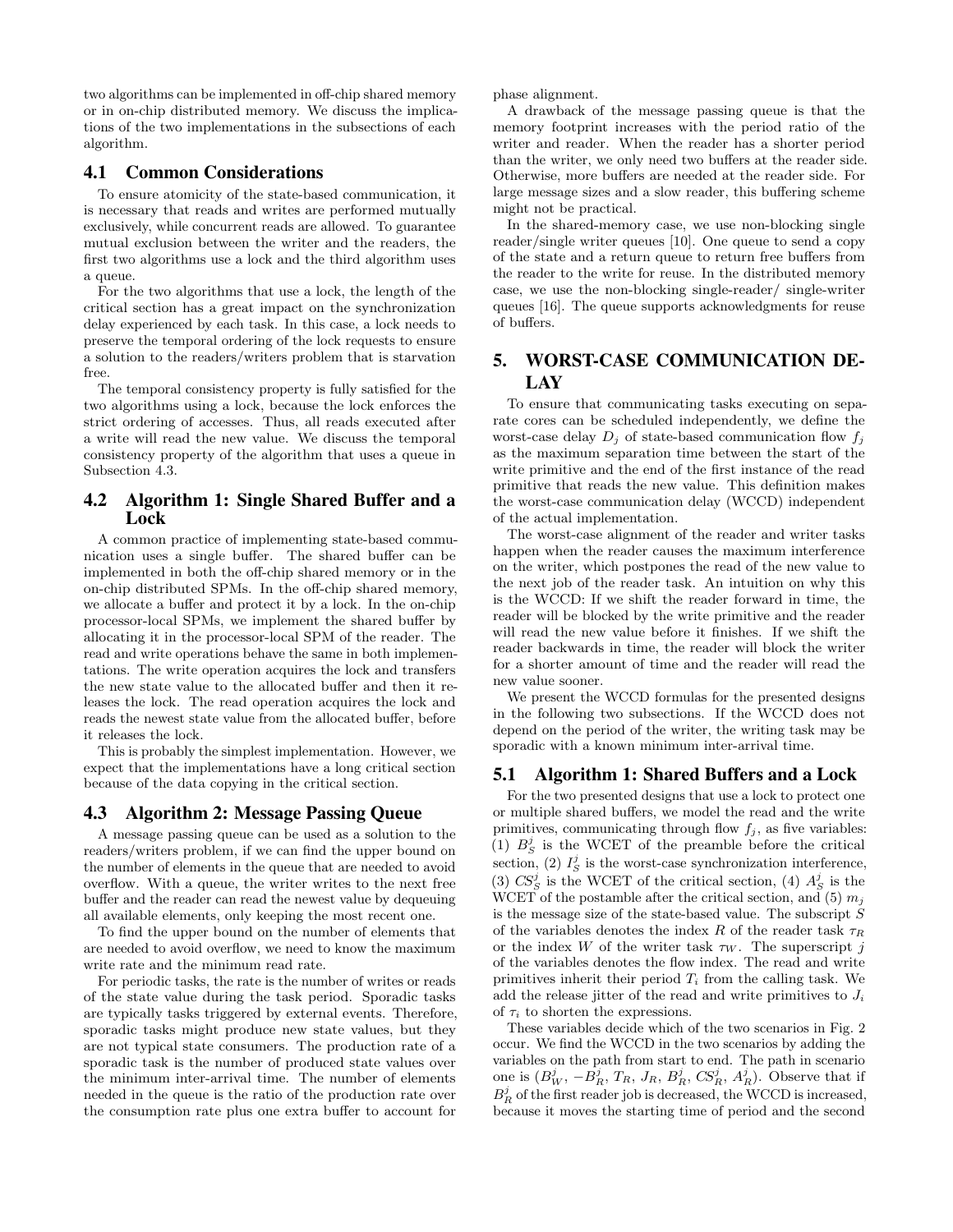

Figure 2: The two scenarios that lead to the worst-case communication delay. In both cases the condition that leads to the worst-case is when reads and writes are aligned exactly so that the critical section of a read blocks the critical section of a write.

job forward in time. Therefore, the WCCD happens when the  $B_R^j$  of the first job is the best-case execution time (BCET) of the reader preamble  $\hat{B}_R^j$ . We show the WCCD for scenario one:

$$
D_j = B_W^j - \hat{B}_R^j + T_R + J_R + B_R^j + CS_R^j + A_R^j \tag{1}
$$

We assume that  $\hat{B}_R^j \ll T_R$ , therefore we set  $\hat{B}_R^j = 0$ . This is a safe underestimation of the BCET that leads to a safe overestimation WCCD. We also find the path in scenario two and by reordering to resemble (1), we get:

$$
D_j = B_W^j + I_W^j + CS_W^j + CS_R^j + A_R^j \tag{2}
$$

To unify the (1) and (2) we take the maximum of the two formulas. We show the formula for the WCCD:

$$
D_j = B_W^j + \max(T_R + J_R + B_R^j, I_W^j + CS_W^j) + CS_R^j + A_R^j
$$
 (3)

The write primitive includes the complete transfer of the state value, the new value is available in the SPM of the reader task after the critical section of the writer. Therefore, the message size  $m_j$  changes the WCET of either the critical section  $\overline{CS}^j_S$  or the preamble  $B^j_S$ , depending on which of the implementations that use a lock we choose. If we choose the single buffer implementation, increasing the message size  $m_j$  will increase the critical section  $CS_S^j$ . If we choose the three buffer implementation, increasing the message size  $m_j$ increases the preamble  $B_S^j$ .

In the single reader/single writer case, the worst-case synchronization interference  $I_W^j$  on  $\tau_W$  from  $\tau_R$  is equal to the length of the critical section of the reader  $CS_R^j$ . The worstcase synchronization interference  $I_R^j$  on  $\tau_R$  from  $\tau_W$  is equal to the length of the critical section of the writer  $C\!S^j_W$ 

### 5.2 Algorithms 2: Message Passing Queue

The presented design that implements state-based communication with a message passing queue does not use a lock and therefore there is no synchronization interference. We model the read and write primitives for flow  $f_j$  as the WCETs  $Q_R^j$  and  $Q_W^j$  of the read and write primitive.

Compared to the two scenarios for the shared buffer and a lock, the message passing implementation only has one scenario. We show this scenario in Fig. 3. The WCCD for this scenario is:

$$
D_j = Q_W^j + T_R + J_R + Q_R^j \tag{4}
$$



Figure 3: The scenario that leads to the WCCD for read and write functions that do not use a lock.

The value of  $Q_R^j$  depends on the number of elements that are needed in the queue to avoid overflow.

# 6. WORST-CASE EVALUATION

This section describes the evaluation setup and the evaluation of the three algorithms. As we consider real-time systems, we use static WCET analysis for the performance comparison instead of average-case measurements.

We evaluate all three algorithms on the distributed on-chip memory with the NOC. For the shared memory we evaluate only the the single buffer solution. As we see that this is an order of magnitude slower than distributed memory, we omit figures for shared memory for the other two solutions.

#### 6.1 Evaluation setup

For this evaluation, we assume a 9 core platform, where the code for the primitives is stored in the instruction scratchpad memory. In the 9 core platform, the bandwidth towards main memory is divided equally between the 9 cores and the guaranteed-service of the NOC is setup such that all cores can send to all other cores with equal bandwidth. We refer to this NOC schedule as an all-to-all schedule. We find the WCET of the communication primitives with the aiT tool from AbsInt [5], which supports the Patmos processor. In the source code of the communication primitives, there are a number of while loops that wait until certain events that are time-bounded happen, such as the completion of a DMA transfer. The worst-case waiting time of a DMA transfer can be calculated based on the size of the transfer and the bandwidth of the communication flow towards the receiver. The worst-case wait time divided by the WCET of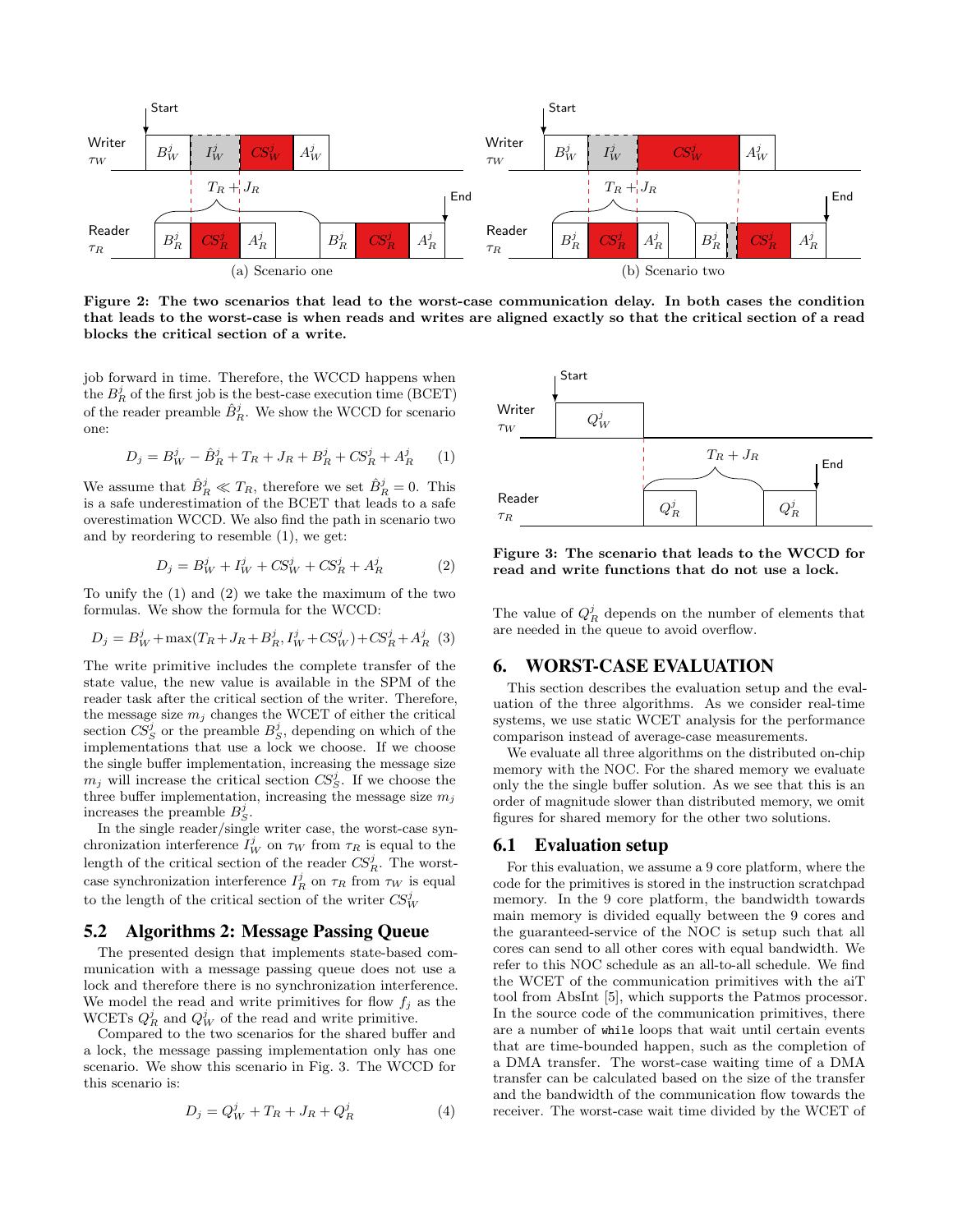

Figure 4:

one iteration of the while loop is equal to the maximum loop bound of that while loop. For each configuration shown in the following plots, we find the WCET of one iteration of all the while loops. Based on the maximum waiting time and the WCET of each loop iteration, we can calculate the loop bounds of each while loop and pass them to the tool.

The WCET numbers that we show in the following subsections include the code for the locking functions acquire\_lock() and release\_lock(). To avoid benchmarking the locking, all implementations use the same lock to protect the shared data, regardless of whether they place data in shared off-chip memory or distributed on-chip memory. The lock that we use for the results is Lamport's Bakery [8] algorithm using the on-chip distributed memory. The Bakery algorithm is wellsuited for implementation in distributed memory, because the variables can be laid out such that it uses local-only spinning and remote writes. If another locking method is used, the data points for the implementations using a lock will change by the same value in all the following plots. Therefore, choosing a different locking implementation will not change the results considerably.

The WCET of the lock is 240 cycles for the acquire\_lock() and 82 cycles for the release\_lock(). These numbers do not account for the interference from other cores that try to take the lock. A task is in a critical section from right after the acquire\_lock() function returns until the release\_lock() function returns, therefore we include the release\_lock() in the critical section of the communication primitives. The application designer needs to add the interference of the other threads holding the lock to the length of the critical sections during the schedulability analysis.

# 6.2 Algorithm 1: Single Shared Buffer and a Lock

Fig. 4a shows the WCET of the read and write functions implemented using shared off-chip memory and Fig. 4b shows the WCET of the read and write functions implemented using distributed on-chip memory.

In Fig. 4a, we can see that, when the message size increases, the WCET of the shared-memory version becomes very high compared to the distributed-memory version. For the sharedmemory version, we can see that the critical sections of the read and the write primitives are long and quickly become

the dominating factor in the WCET.

For the distributed-memory version in Fig. 4b, we can see that the critical section of the write primitive is longer than the critical section of the read primitive. This is due to the fact that the network bandwidth of the all-to-all schedule is lower than the bandwidth between the local SPM and the processor.

For the read and the write primitives it is the locking overhead that causes the difference between the WCET of the critical sections and the overall WCET of the communication primitives. The difference between the lines for the critical sections and the line for the total WCET is constant across the message sizes.

# 6.3 Algorithm 2: Message Passing Queue

Fig. ?? shows the WCET of the write primitive and the WCET of the read primitive with 3 and 6 elements in the queue. The queuing implementation does not have any locking and therefore no critical sections. With 3 buffers, the implementation supports that the writer writes twice as fast as the reader reads. With 6 buffers the ratio is 5-times faster writes.

The number of buffers in the queue changes the WCET of the read primitive. In the worst-case, the reader needs to dequeue all the elements of the buffer and then return the last successfully dequeued message.

The WCET of the read primitive, increases with the number of buffers, but as the message sizes grow, the reading of the message becomes the dominating factor in the WCET.

# 6.4 Comparison

Fig. 5 shows the WCET of the write and read primitives in a system with one writer and one reader. The numbers for the write primitives include the worst-case synchronization interference from the read primitive and vice versa.

The queuing implementation does not suffer any synchronization interference, but the number of buffer elements in the queue depends on the ratio between the period of the reader and writer. These buffers are placed in the reader, and for each read the reader needs to dequeue all elements in the buffer. Therefore, we show plots for three and six buffers for the reader primitive.

For any message size, the implementation of the queuing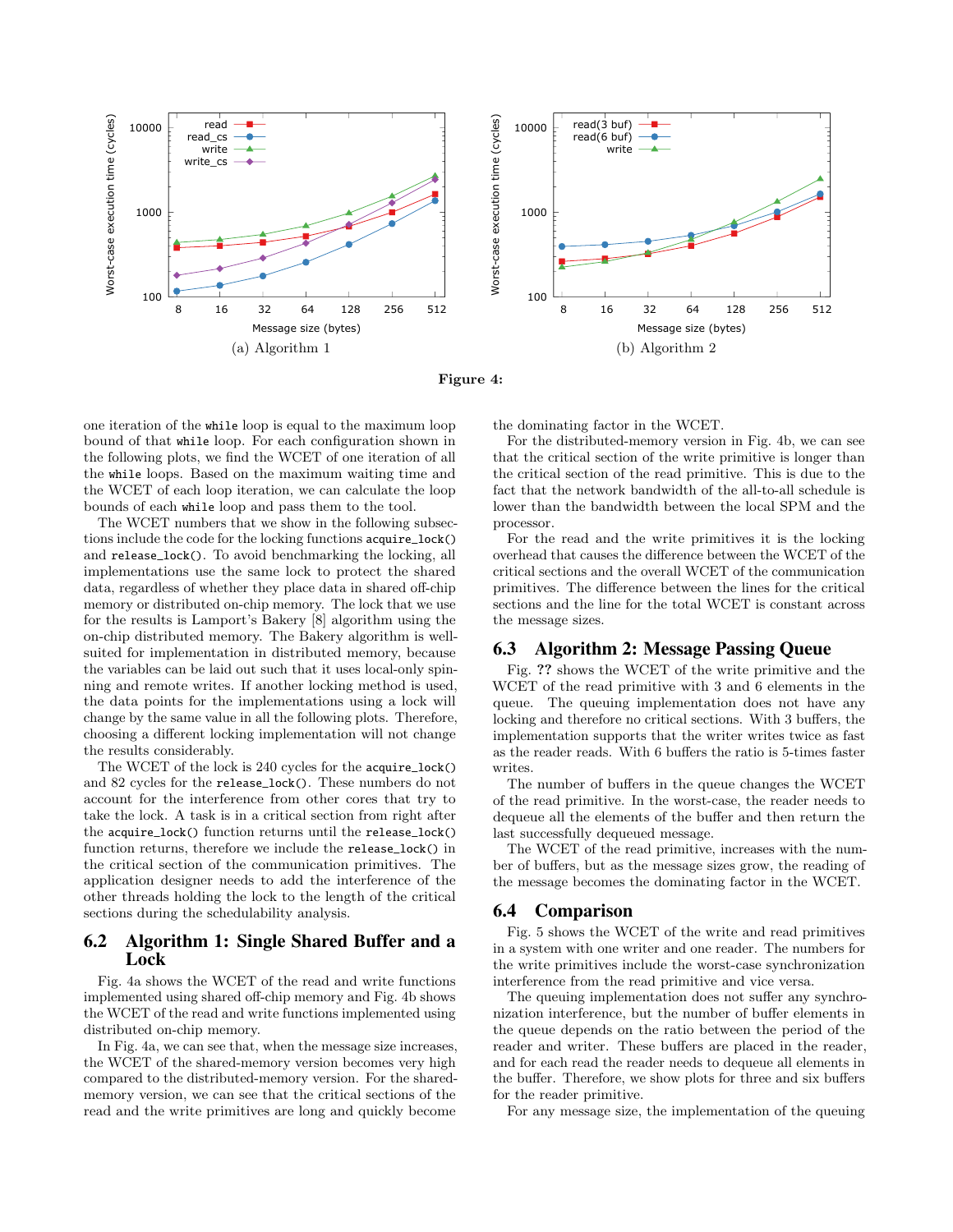

Figure 5: The WCET of the read and write functions for all the presented implementations, as a function of the size of a sample, excluding the implementation using off-chip shared memory. WCCD excluding the period and jitter of the reader.

algorithm has a lower WCET than the implementations that use locks, even with six buffers in the reader queue.

Fig. 5c shows the WCCDs  $D_j$  minus the period  $T_R$  and the jitter  $J_R$  of our two solutions as a function of the message size, as shown in (3) and (4). We show the numbers without  $T_R$  and  $J_R$  because these variables are the same for the three solutions and they are determined by an application. For the WCCD of the two solutions using a lock, we assume that  $T_R + J_R + B_R^j > I_W^j + CS_W^j$ , which is scenario one from Fig. 2a.

### 7. CONCLUSION

This paper addressed the implementation of time-predictable state-based communication in multicore platforms for hard real-time systems. The concept of state-based communication is similar to a shared variable that can be written and read atomically.

Aiming for a solution that (a) scales better with a growing number of processors, and (b) has low latency and low jitter, this paper proposed and evaluated two algorithms that exploit the scalable message passing NOC and the processorlocal memories found in many recent multicore platforms. The evaluation is based on actual hardware and the WCET and the worst-case communication delay in clock cycles, are obtained using the aiT tool from AbsInt.

The single-buffer algorithm has the lowest worst-case communication delay and it has a minimal memory footprint. For the single-buffer algorithm, the distributed memory and NOC implementation is around one order of magnitude faster than the shared memory implementation.

The implementation of the queuing algorithm has the lowest WCET across all message sizes, and if the ratio of the writer and reader periods is close to one, the memory footprint can be acceptable. The queuing algorithm has very low jitter because it suffers no synchronization interference.

### Acknowledgment

The work presented in this paper was funded by the Danish Council for Independent Research | Technology and Production Sciences under the project RTEMP [14], contract no. 12-127600. The work is open source and the full T-CREST tool chain can be downloaded from GitHub (https://github.com/t-crest/) and built under Ubuntu.

### 8. REFERENCES

- [1] ARINC 653. Avionics application software standard snterface – Part 1: Required services, 2010.
- [2] B. Brandenburg and J. Anderson. Spin-based reader-writer synchronization for multiprocessor real-time systems. Real-Time Systems, 46(1):25–87, 2010.
- [3] P. J. Courtois, F. Heymans, and D. L. Parnas. Concurrent control with "readers" and "writers". Commun. ACM, 14(10):667–668, Oct. 1971.
- [4] B. Dupont de Dinechin, D. van Amstel, M. Poulhiès, and G. Lager. Time-critical computing on a single-chip massively parallel processor. In Proc. Design, Automation and Test in Europe (DATE), pages 97:1–97:6, 2014.
- [5] C. Ferdinand, R. Heckmann, M. Langenbach, F. Martin, M. Schmidt, H. Theiling, S. Thesing, and R. Wilhelm. Reliable and precise WCET determination for a real-life processor. In T. A. Henzinger and C. M. Kirsch, editors, EMSOFT, volume 2211 of Lecture Notes in Computer Science, pages 469–485. Springer, 2001.
- [6] H. Kopetz. Real-Time Systems. Kluwer Academic, Boston, MA, USA, 1997.
- [7] O. Krieger, M. Stumm, R. Unrau, and J. Hanna. A fair fast scalable reader-writer lock. In Proc. Int. Conference on Parallel Processing (ICPP), volume 2, pages 201–204, 1993.
- [8] L. Lamport. A new solution of dijkstra's concurrent programming problem. Commun. ACM, 17(8):453–455, Aug. 1974.
- [9] L. Lamport. Concurrent reading and writing. Commun. ACM, 20(11):806-811, Nov. 1977.
- [10] L. Lamport. Specifying concurrent program modules. ACM Trans. Program. Lang. Syst., 5(2):190–222, 1983.
- [11] J.-Y. Le Boudec. Application of network calculus to guaranteed service networks. Information Theory, IEEE Transactions on, 44(3):1087–1096, May 1998.
- [12] J. M. Mellor-Crummey and M. L. Scott. Scalable reader-writer synchronization for shared-memory multiprocessors. In Proc. ACM SIGPLAN Symposium on Principles and Practice of Parallel Programming (PPOPP), pages 106–113. ACM, 1991.
- [13] G. L. Peterson. Concurrent reading while writing.  $ACM$